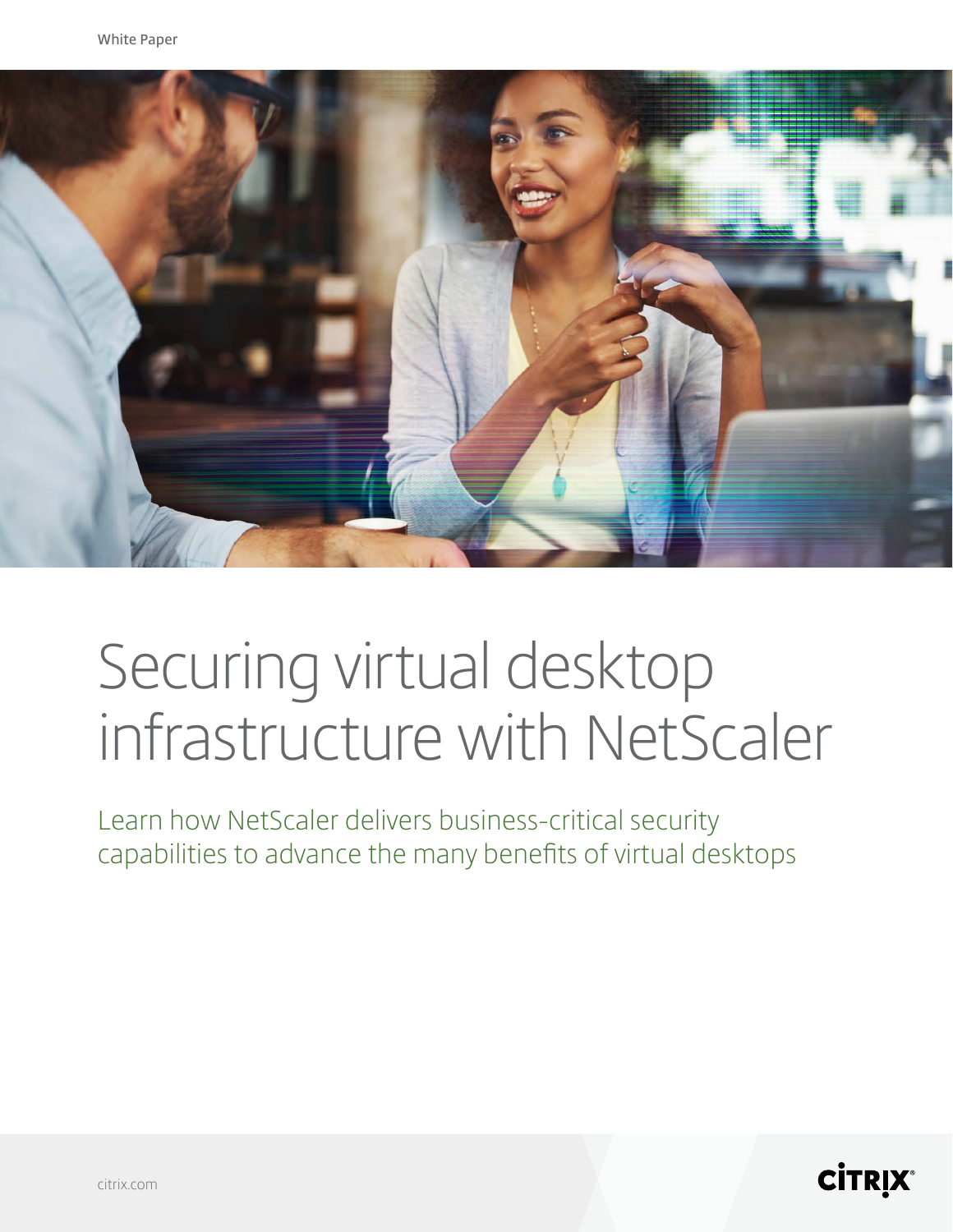Today's modern enterprises are rapidly adopting app and desktop virtualization as a way to reduce operating costs, enable workplace flexibility, increase business agility, and bolster their information security and compliance posture. Actually realizing these benefits depends, however, on ensuring the security, availability and visibility of the virtual desktop infrastructure. This paper explains how NetScaler has been designed to meet these requirements. By integrating an extensive set of advanced access and action control features, multi-layer threat protection mechanisms, powerful security management and a wealth of additional network delivery capabilities, NetScaler not only preserves the benefits promised by virtual desktops, it maximizes them.

#### **The security conundrum with app and desktop virtualization**

Migrating from traditional desktop deployment and management approaches to virtual desktop technologies offering centralized management is a key initiative for many enterprises. Indeed, Gartner expects adoption of hosted virtual desktops (HVDs) for installed base (total users) alone to exceed 53 million users by 2017.<sup>1</sup> Driving this growth is a compelling set of benefits. With a fullfeatured app and desktop virtualization solution, enterprises can substantially and sustainably reduce desktop ownership and operating costs, enable complete workplace flexibility and increase business agility by providing rapid support for strategic initiatives such as mergers and acquisitions, geographic expansion and dynamic partnership arrangements.

Another major advantage of app and desktop virtualization is that it significantly strengthens an organization's information security and compliance posture by centralizing all data and applications in the corporate datacenter. Because users view and manipulate their desktops remotely, there is no need to distribute or store potentially sensitive material to their local devices. At the same time, maintaining centralized control over desktop applications and operating systems not only makes it easier for IT to pursue standardization that reduces complexity, cost and an organization's attack surface, but also boosts the ease, speed and thoroughness of implementing updates and security patches. With a centralized administration model, granting and revoking access rights and privileges is also quick and efficient.

Although app and desktop virtualization has a lot to offer today's enterprises, preserving potential gains – including the security advantages of a centralized deployment and administration model – depends on ensuring the security of the associated virtual desktop infrastructure (VDI) and the datacenter within which it resides. This may sound a bit circular—organizations must invest in one

1 "Forecast: Hosted Virtual Desktops, Worldwide, 2014 Update," Gartner, December 2014.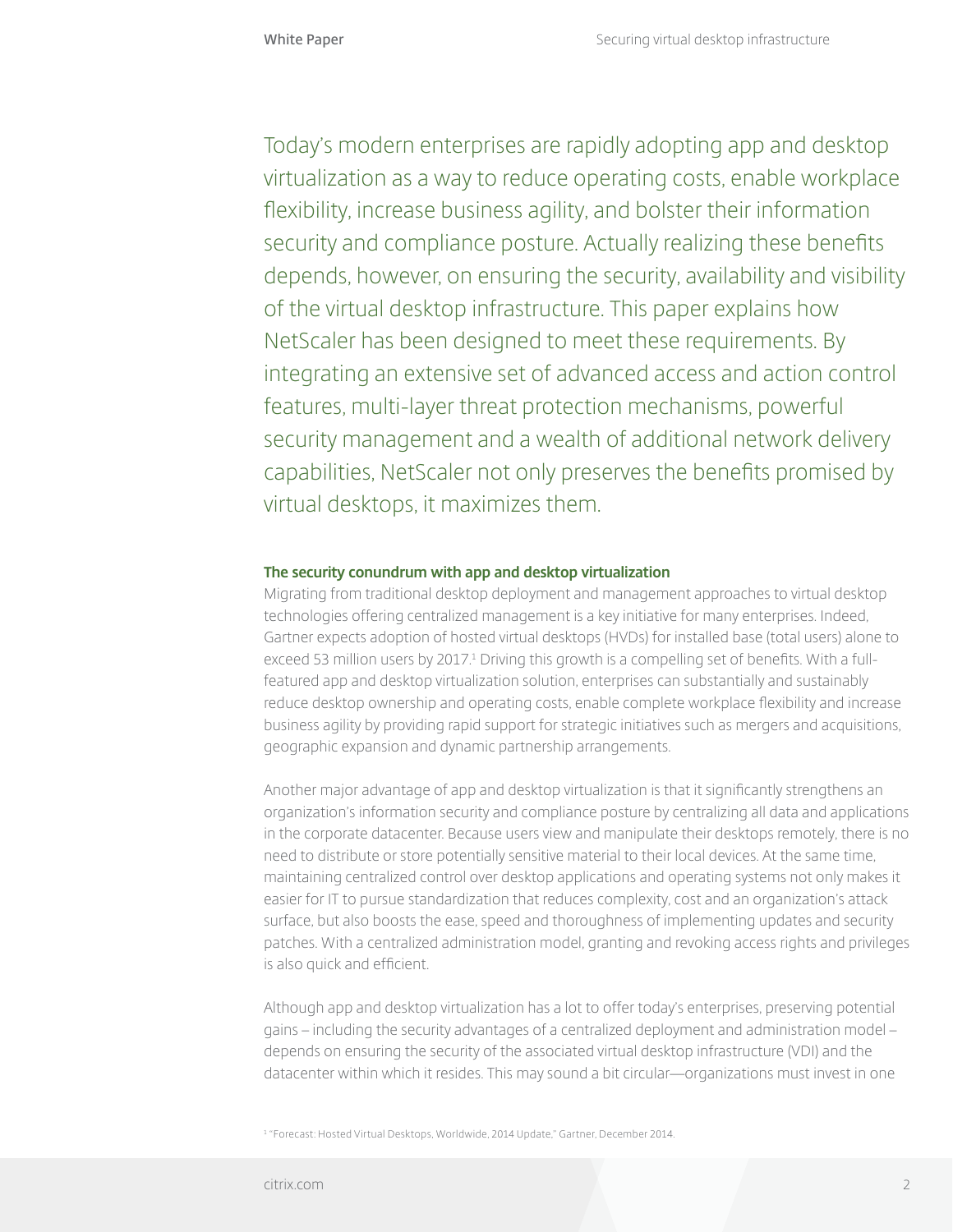set of security measures to effectively gain the benefits of the second—but that's exactly the point. In order to realize the desktop and data security benefits of virtual apps and desktops, it's critical to make sure that the VDI itself is secure. Indeed, a few aspects of app and desktop virtualization that require particular attention include:

- **• Remote access.** With enterprise mobility and telecommuting initiatives on the rise, a substantial percentage of users are likely to require access to their apps and desktops from a remote location, and often over an insecure public network.
- **• Device proliferation.** Consumerization of IT has sparked the need to support a rapidly expanding portfolio of client devices with widely varying security characteristics and profiles. Further complicating matters is the fact that most of these devices are no longer owned or controlled by the enterprise. The crucial point to acknowledge is that even though app and desktop virtualization can eliminate local retention of sensitive data, a compromised client device still poses a threat. Sensitive data can still be viewed and the rights attributed to the user/device can still be exploited.
- **• Extent of access.** With desktop virtualization, users obtain access not only to the applications and data "resident" on their virtual desktops, but also to any networked resources – such as databases, the Internet or SaaS applications – to which those desktops in turn have access. This elevates the importance of security in general, and access control in particular.
- **• Concentration of resources.** The importance of robust defenses is also elevated because app and desktop virtualization involves putting many of an organization's eggs in a single basket. In contrast to the conventional, distributed model of desktop computing, a single successful attack now has the potential to impact a substantial number of users and desktop systems.

There is also the big picture to consider. Today's hackers are highly organized and motivated to do damage and make off with valuable data. As a result, robust defenses are generally required, if for no other reason than to provide protection from an increasingly sophisticated and hostile threat landscape.

#### **How NetScaler can help**

NetScaler is deployed in thousands of networks around the globe to optimize, secure and control the delivery of all enterprise and cloud services, and to maximize the end user experience across all device types. As such, it is also the ideal solution for front-ending an organization's app and desktop virtualization infrastructure. Particularly relevant in this case are the numerous security mechanisms and features that NetScaler delivers to help protect VDI. These are grouped into three distinct categories -- access security, threat protection and security management – and work together to address each of the aforementioned issues requiring attention..

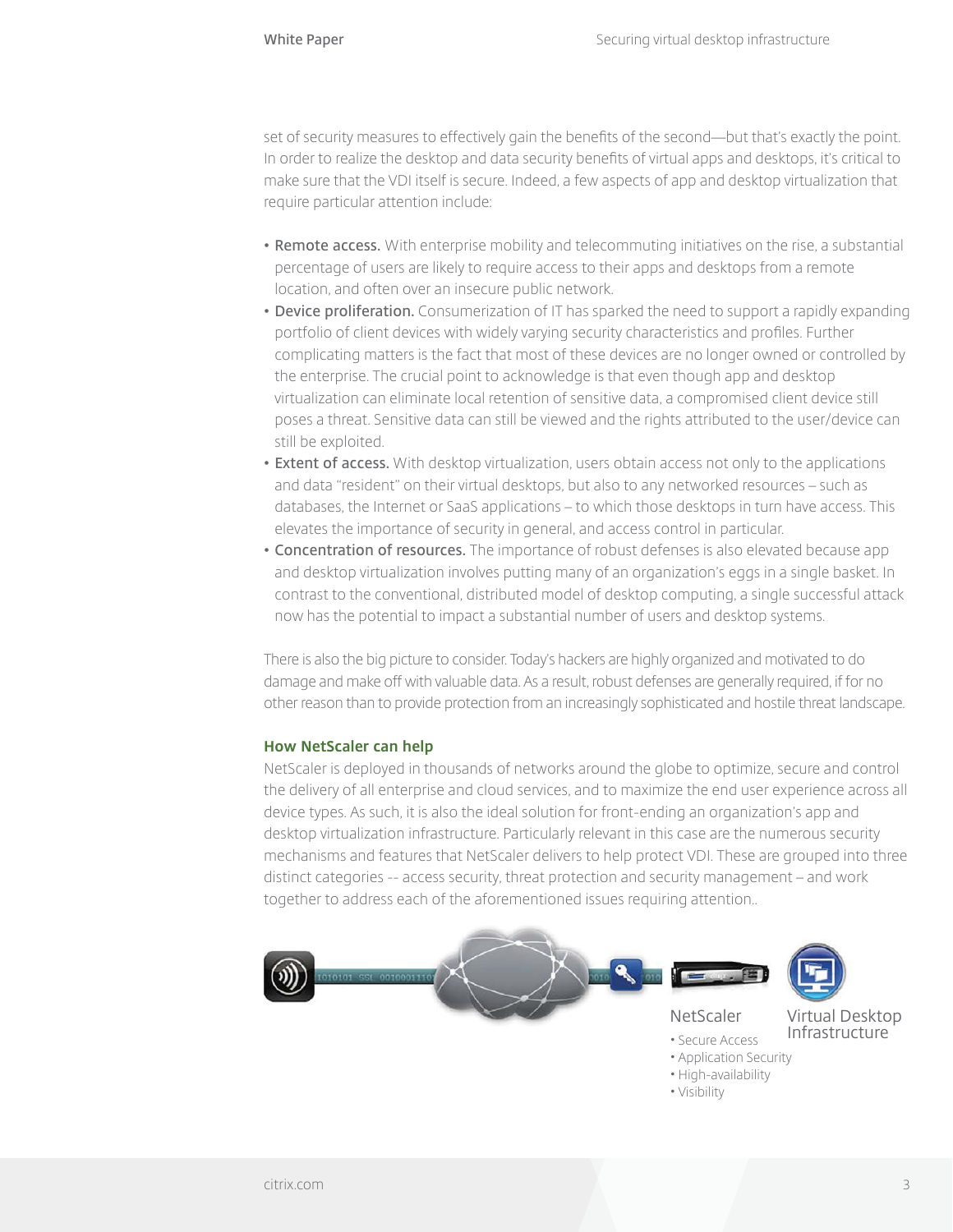#### **User and app–centric access security**

For NetScaler, protecting an organization's VDI begins with enabling granular control over which users and devices are able to access which specific virtual desktops under different operating conditions. Offering a combination of adaptive user and app–centric controls and discrete tunneling options, NetScaler with Unified Gateway allows IT administrators to lock down their virtual desktop and app resources like never before.

#### Identity based access control

NetScaler with Unified Gateway serves as an authentication and authorization proxy that not only delivers a first, powerful layer of protection but also helps standardize this part of the access experience for users who, historically, have had to navigate an inconsistent morass of mechanisms and policies when trying to obtain access to different types of resources.

All inbound session requests are blocked until the identity of the corresponding user and their device is validated. Access is then strictly confined to those parts of the enterprise network and the specific virtual desktops for which each individual user is authorized. To maximize compatibility with existing identity management tools and investments, support is available for an extensive set of authentication mechanisms, including local authentication, RADIUS, LDAP, TACACS, certificates, NTLM, SAML2 and Kerberos.

#### Dynamic access control

A combination of endpoint analysis capabilities and the innovative SmartControl feature set enables administrators to avoid the limitations and risks of rigid, one-size-fits-all policies and instead provision services for accessing virtual desktops (and other resources) that automatically adapt to changing conditions.

**Endpoint analysis.** Integrated endpoint scanning establishes whether client devices are in compliance with enterprise security and management policies, such as having the latest versions of their respective operating systems and all software patches installed. For devices that fail these checks, access can be restricted to pre-defined remediation zones where users can obtain the tools needed to bring them into compliance.

**SmartControl.** With SmartControl, the extent of access a user obtains is dynamically adjusted based on a variety of attributes, such as the user's role, strength of authentication, endpoint scanning results and sensitivity of the target resources. For example, administrators can configure one rule that allows a strongly authenticated mobile salesperson using a corporate device access to a virtual desktop configured with their full suite of sales tools and associated sensitive data, while a second rule limits members of the sales team using password-only authentication from unknown devices to an alternate virtual desktop with a limited set of resources for generating and managing proposals. Because NetScaler with Unified Gateway includes in-depth knowledge of the ICA protocol, administrators can even control actions of XenDesktop users that might be considered risky in certain situations, such as local print, copy, paste and save-to-disk operations.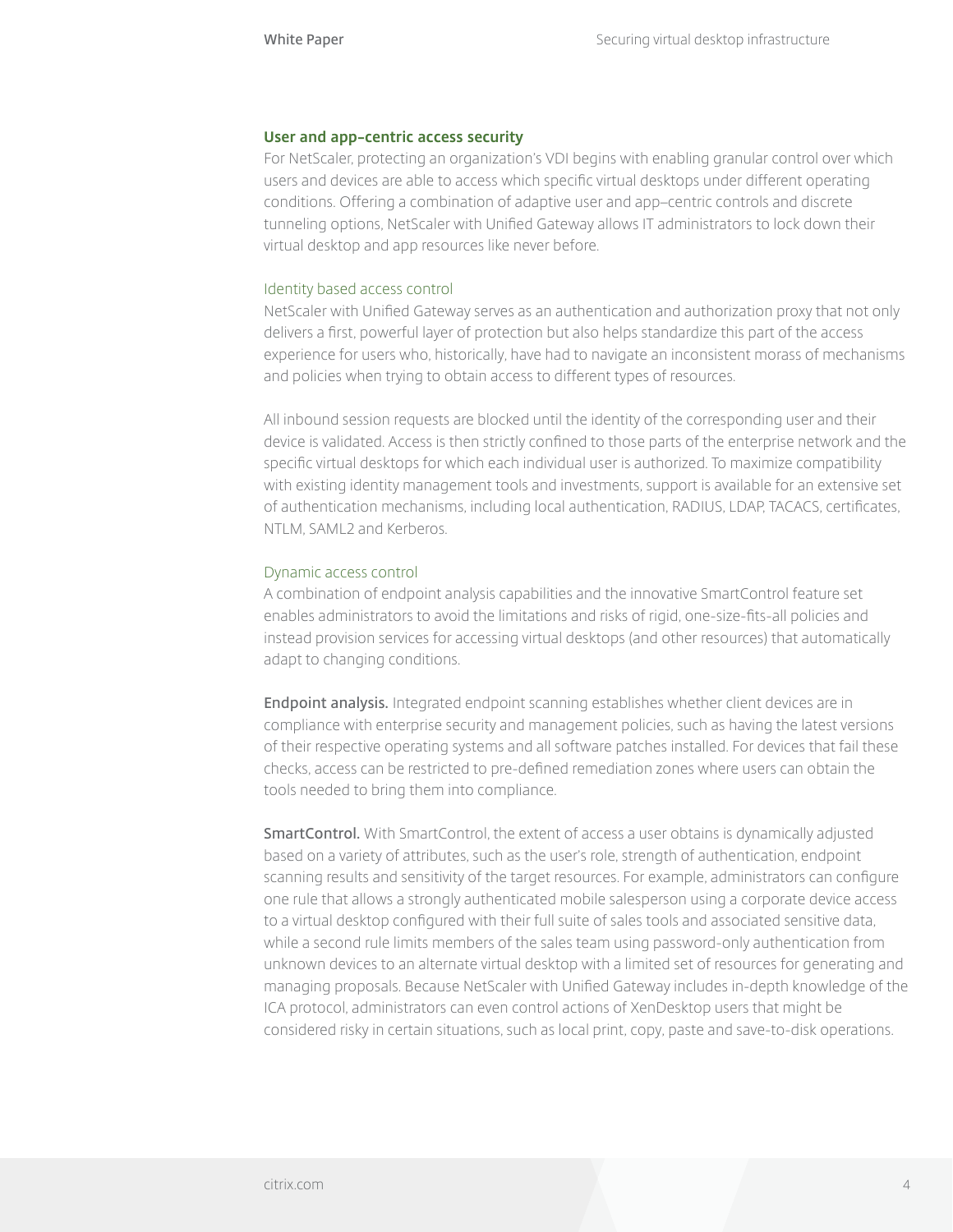#### Secure tunneling options and controls

All access sessions are protected from eavesdropping by standards-based SSL/TLS encryption. With the classic SSL VPN capability, the resulting tunnel can be used to provide access to a broad set of resources, including, of course, virtual desktops. Alternatively, administrators can use the solution's innovative MicroVPN feature to define a secure tunnel for a single, designated resource. This approach inherently restricts the reach of client devices, thereby limiting the impact of any that might be compromised.

Closely related split tunneling and browser cache controls provide yet another important layer of data protection. With the basic split tunneling feature, users are blocked from accessing any other network for the duration of their access session (remote or otherwise). Available as a pre-defined configuration option, an enhanced alternative instead blocks access to the Internet and other networks while still allowing access to services on a client's local subnet (e.g., print and file shares). In addition, the browser cache cleanup feature ensures that all objects and data are flushed from local browser cache immediately upon completion of each and every access session.

#### **Extensive, multi-layer threat protection**

With NetScaler, enterprises also benefit from an extensive set of threat detection and prevention capabilities.

### Network-layer shielding

Independent of its many app and user level access controls, NetScaler also incorporates core network firewall functionality. In particular, support for access control lists (ACLs) provides the means to preemptively filter inbound traffic based on attributes such as source port/IP, destination port/IP, protocol, VLAN tags, ICMP type and many others. In addition, the default configuration setting to automatically drop packets that are not explicitly allowed by policy (i.e., "default deny") enables NetScaler to inherently stop all sorts of unwanted, unauthorized and potentially malicious traffic from gaining access – and subsequently doing harm – to the enterprise network.

### Application-layer shielding

Moving up the computing stack, another significant NetScaler design feature is its proxy architecture. Coupled with HTTP/URL re-write and L7 content filtering capabilities, this allows NetScaler to:

- shield connection brokers and other downstream VDI components from direct TCP and UDP connections initiated from external users, thereby reducing their exposure to malware and other types of attacks
- provide cloaking and content security for these same components to effectively hide server error codes, real URLs and other pieces of information that could give hackers the details they need to formulate custom attacks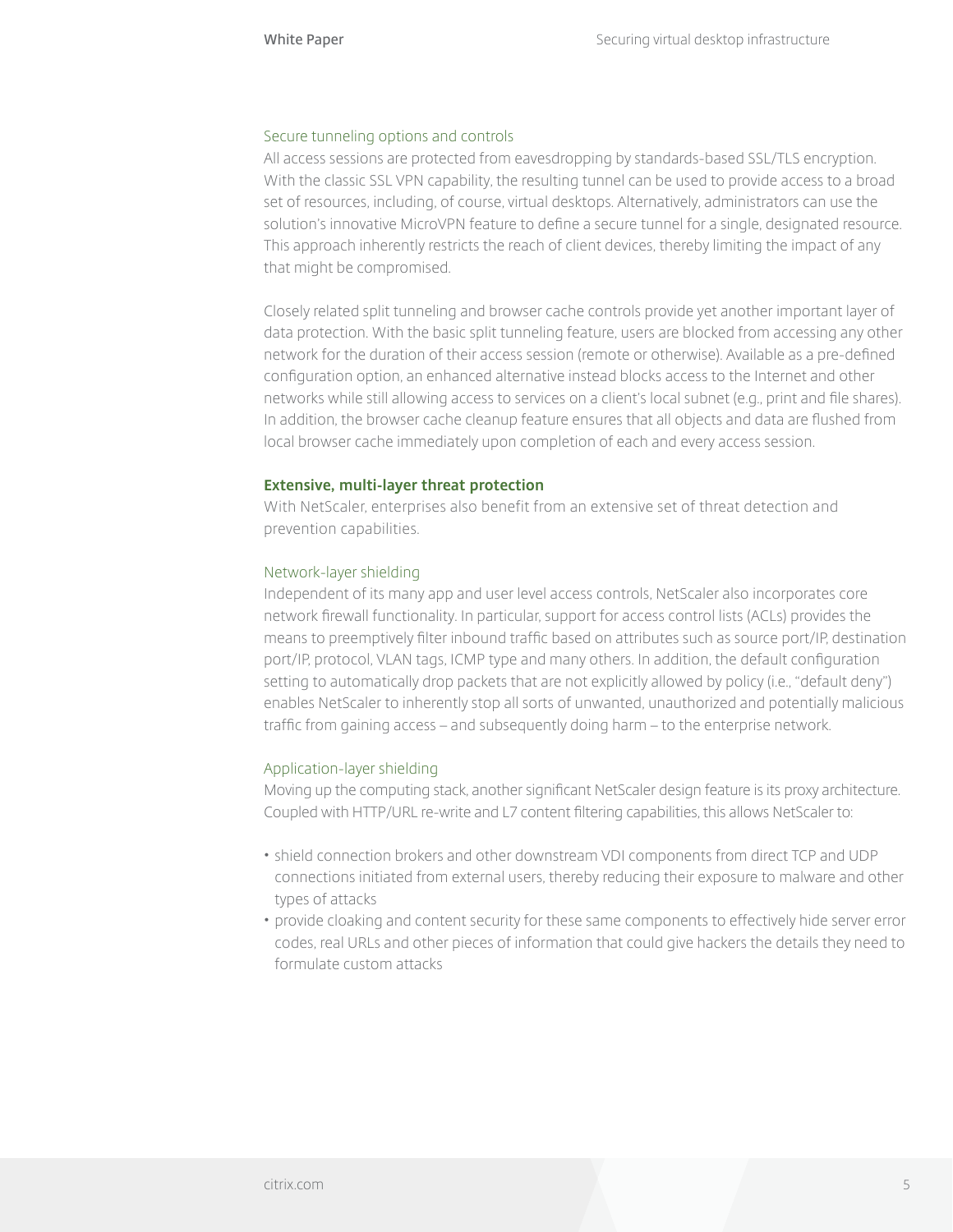In addition, many VDI implementations contain web-based components that also need robust protection against attacks. In this case, the integrated NetScaler AppFirewall provides:

- a flexible, hybrid-security model that protects against known vulnerabilities using an updated attack-signature database and a positive security model to defeat zero-day attacks for which signatures do not yet exist
- protection from a wide range of pervasive application-layer threats, such as SQL injection, crosssite scripting and buffer overflow attacks
- an extensive set of XML protections, including content/schema validation mechanisms (to defend, for example, against manipulation of front-end app store features as a way to gain unauthorized access)
- easy-to-configure security policies and templates for simple and fast deployment and management

#### Multi-layer protocol validation

Many types of cyber threats operate by perverting protocols that are commonly allowed by policy, such as TCP and HTTP. NetScaler thwarts all attacks relying on such techniques by validating and enforcing rules for acceptable usage of these protocols.

**TCP validation.** NetScaler features a high performance, standards-compliant TCP/IP stack that has been enhanced to (a) automatically drop malformed packets that could pose a threat to back-end VDI resources, and (b) prevent disclosure of connection and host information (e.g., server addresses and ports) that could prove useful to hackers intent on perpetrating an attack.

**HTTP validation.** Enforcing RFC compliance and best practices for HTTP usage is a highly effective way that NetScaler eliminates an entire swathe of attacks based on malformed requests and illegal HTTP protocol behavior. Custom checks and enforcement rules can also be added to the security policy by taking advantage of integrated content filtering, custom response actions and bi-directional HTTP re-write capabilities.

### Multi-layer DDoS protection

Distributed denial of service (DDoS) attacks designed to take down one or more of an enterprise's computing services – such as its hosted virtual desktops – are a constant and growing threat. NetScaler defenses in this area include:

- an integral API call-out mechanism that can be used to automatically trigger external DDoS protection services based on real-time traffic conditions;
- a high-performance architecture and extensive set of mechanisms for mitigating flood-oriented attacks targeting common network and connection layer services; and,
- numerous features for countering more insidious low-bandwidth, application-layer variants, without impacting legitimate transactions.

To learn more about these capabilities, please refer to: [NetScaler: A powerful defense against denial of service attacks.](https://www.citrix.com/content/dam/citrix/en_us/documents/products-solutions/citrix-netscaler-a-powerful-defense-against-denial-of-service-attacks.pdf)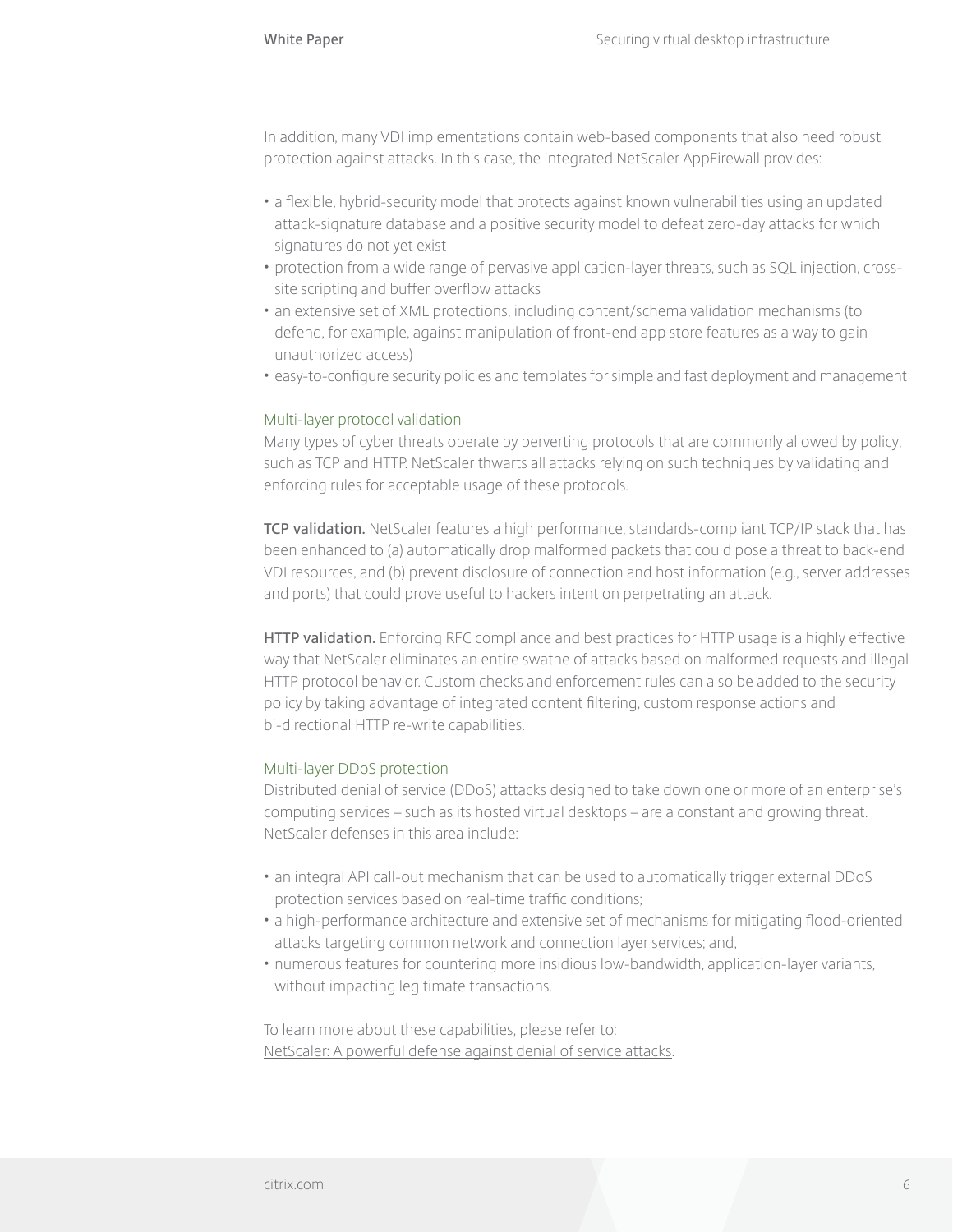#### No-compromise SSL

By incorporating dedicated SSL acceleration hardware with support for both 2048 and 4096 bit keys, NetScaler delivers essential encryption capabilities that avoid the need to make tradeoffs between having stronger security and maintaining a high-performance user experience.

For those organizations requiring a high-level of cryptographic assurance, NetScaler is also available in FIPS 140-2 Level 2 compliant models.

#### Extensible threat and malware protection

The NetScaler SDX service delivery platform provides another substantial layer of threat protection. Featuring an advanced virtualized architecture, NetScaler SDX is a multi-services platform that enables consolidated operation of multiple independent instances of key services, including NetScaler itself and third-party applications. Its extensible design results in a future-proof approach for delivering a wide range of traditional and advanced threat protection technologies, both now and in the future. One compelling example is the ability to run the Palo Alto Networks VM-Series on NetScaler SDX and thereby supplement the extensive security capabilities of NetScaler with the power of a next-generation enterprise security platform capable of stopping both known and unknown threats, including advanced malware and targeted attacks.

#### **Powerful security management and visibility**

Equally important to its extensive access management and threat protection capabilities are the powerful security management and visibility features of NetScaler.

As a consolidated front-end for practically all of an organization's internal and web resources, NetScaler provides a convenient, centralized approach that simplifies the creation and administration of otherwise disparate access policies. Users benefit from a more consistent set of access rules, while less potential for things to "slip through the cracks" reduces IT security risk.

With NetScaler Insight Center, administrators also obtain complete end-to-end visibility into all HTTP and ICA-based access sessions. Coupled with extensive event logging, full RADIUS accounting, a complete audit trail of administrative actions and robust reporting capabilities, the result is the ability not only to investigate known security incidents, but also to proactively uncover misuse and other telltale signs of compromised clients or attacks against an organization's VDI.

#### **Beyond security**

Adequately securing VDI is not sufficient to fully preserve the benefits of app and desktop virtualization. Enterprises also need to ensure the availability, performance and scalability of whatever solution they decide to implement. After all, what good is a highly secured virtual desktop environment if it's not consistently available? Or if performance is so poor that users perceive it to be unavailable, even when it isn't? This is another area where NetScaler truly excels as a front-end solution for an organization's app and desktop virtualization infrastructure. In addition to its compelling set of network security features, NetScaler delivers:

• a combination of enterprise-class server load balancing, global server load balancing, and health monitoring capabilities to ensure virtual desktop availability and business continuity